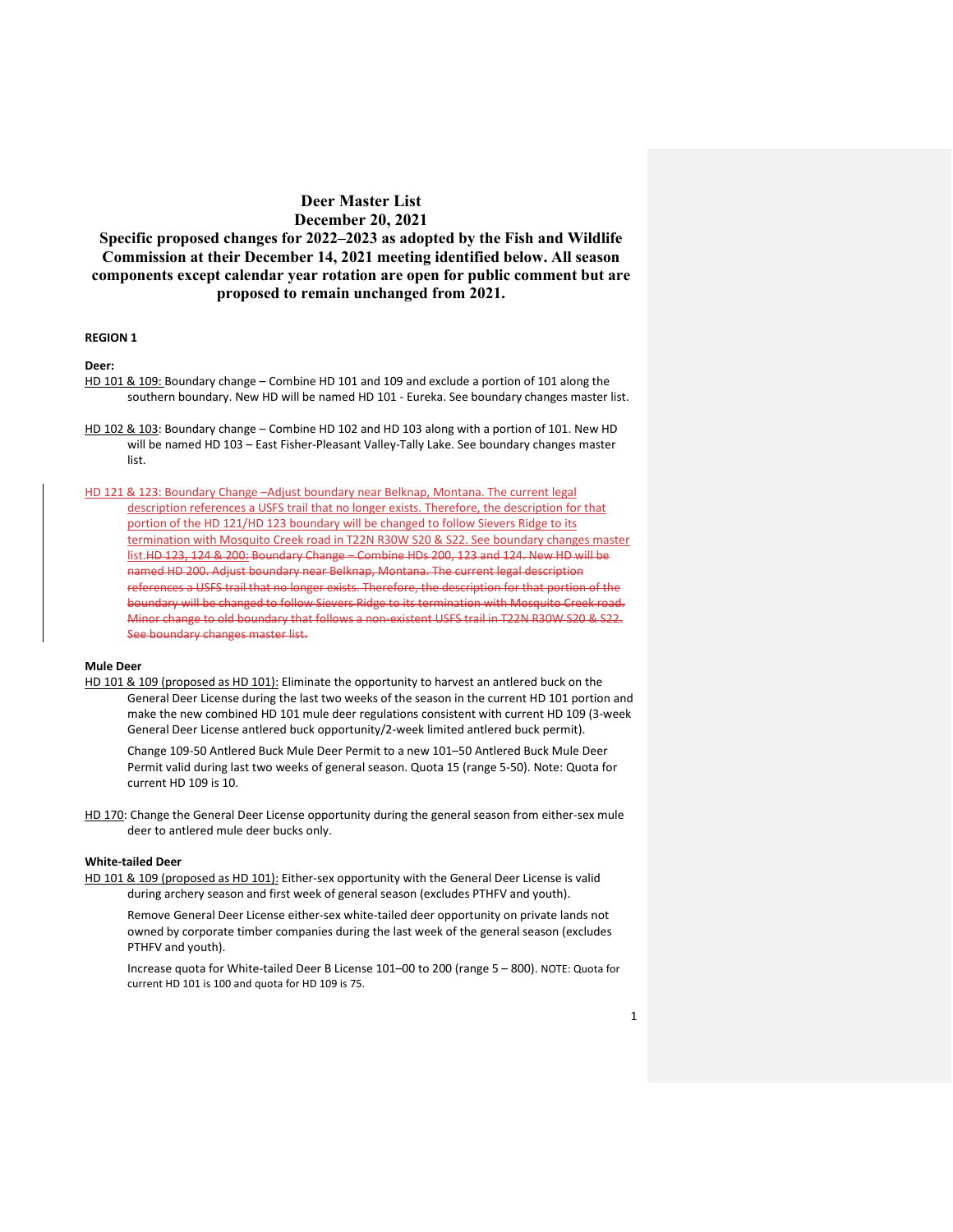# **Specific proposed changes for 2022–2023 as adopted by the Fish and Wildlife Commission at their December 14, 2021 meeting identified below. All season components except calendar year rotation are open for public comment but are proposed to remain unchanged from 2021.**

- HD 100, 102, 103, 104, 110, & 120: Remove General Deer License either-sex white-tailed deer opportunity on private lands not owned by corporate timber companies during the last week of the general season and replace with antlered white-tailed buck opportunity (Excludes PTHFV and youth. PTHFV and youth general season either-sex whitetail opportunity will be maintained).
- HD 102 & 103 (proposed as HD 103): Increase quota for White-tailed Deer B License 103-00 to 150 (range 5-600). NOTE: Quota for current HD 102 is 50, and quota for current HD 103 is 100.
- HD 110: Change Deer B License 110-00 to valid on all private lands. Note: Permit is currently valid on private lands not owned by corporate timber companies.
- HD 120: Deer B License 120-00 valid on all lands within HD 120 boundary. Remove the current criteria of only being valid on private lands excluding corporate timberlands. License would be valid in all of HD 120.
- HD 121, 122, 123, 124 & 130: Add either-sex white-tailed deer opportunity during the first week of the general season. General Deer License Antlered white-tailed buck opportunity would remain valid the remainder of the season.
- HD 199-20: Remove unlimited over the counter either sex white-tailed deer within the Libby CWD Management Zone. Add 199-20 limited either sex white-tailed deer B licenses with a quota of 2000 (range 5-3000).

### **REGION 2**

**Deer**

- HD 123, 124 & 200: Boundary Change Combine HDs 200, 123 and 124. Remove HD portion, "Mullan Gulch," from HD 200. New HD will be named HD 200. See boundary changes master list.
- HD 201, 203, 240 & 283: Boundary Change Expand HD 201 to include west half of HD 283, east half of HD 203, and northern portion of HD 240. Remove HD portion "Fourmile" of HD 201. HD will be named HD 201. Boundary adjustment at Deep Creek for a clearer legal description. Other slight changes in boundary language for clarity. See boundary changes master list.
- HD 202, 203 & 240: Boundary Change Expand HD 202 to include the west half of HD 203 and northern portion of HD 240. HD will be named HD 202. See boundary changes master list.
- HD 203: Combine west half of HD 203 with HD 202, combine east half of HD 203 with HD 201 thus eliminating HD 203.
- HD 240: Boundary Change Shift northern boundary of HD 240 to the Bitterroot-Lolo Divide. Northern portions of current HD 240 will be included in proposed HDs 202 and 201. See boundary changes master list.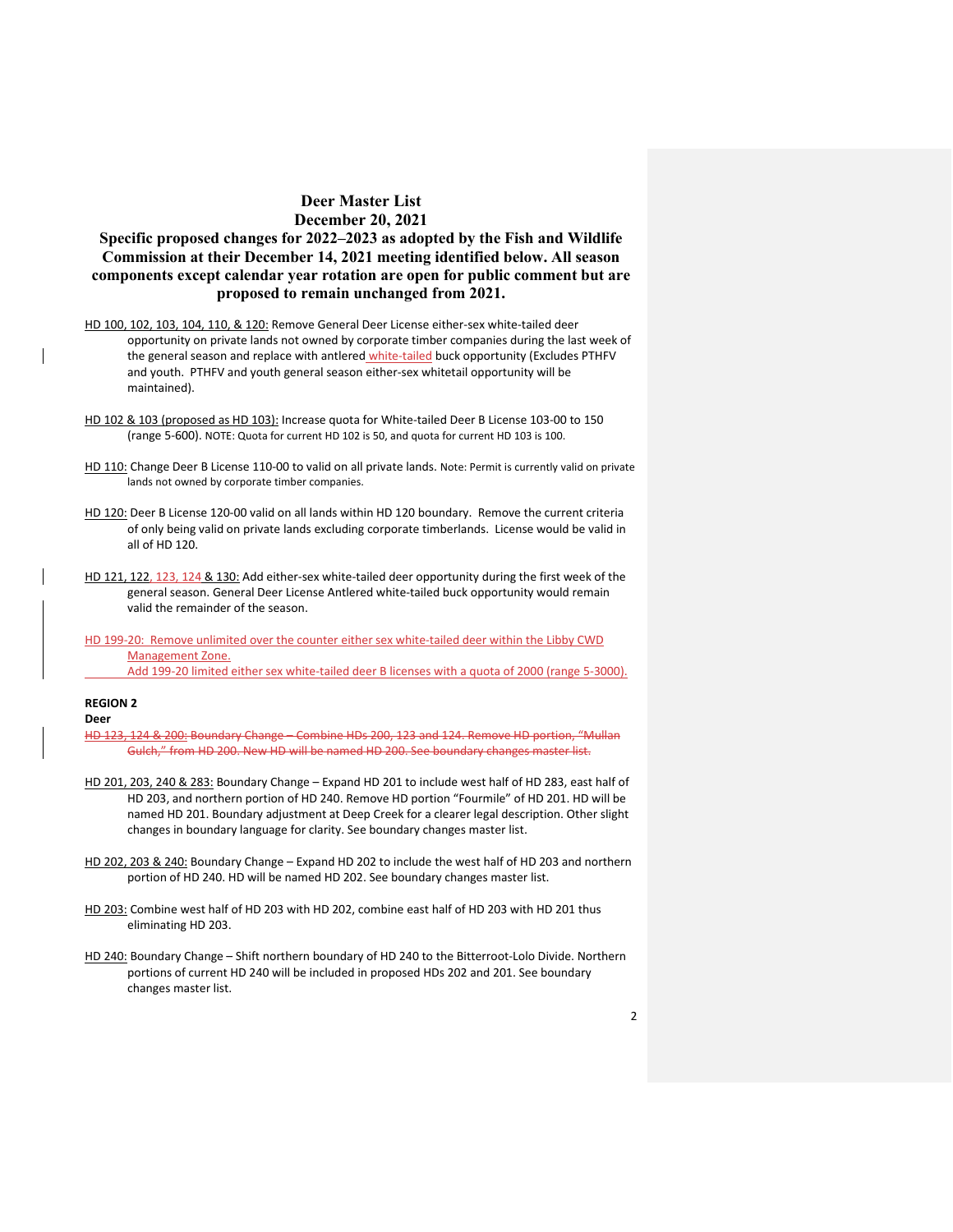# **Specific proposed changes for 2022–2023 as adopted by the Fish and Wildlife Commission at their December 14, 2021 meeting identified below. All season components except calendar year rotation are open for public comment but are proposed to remain unchanged from 2021.**

- HD 260: Boundary Change Adjustment in the wording that used describe Harpers Bridge, which is not a definable feature on the map, therefore, the description has been changed to a more definable boundary from Big Flat road to Deep Creek to the Clark Fork. See boundary changes master list.
- HD 281, 284 & 293: Boundary change- Combine HD 281 with HD 284 and the northern portion of HD 293. New HD will be named 281. Current boundary of HD 284 will become an Archery Only Weapons Restriction Area. See boundary changes master list.
- HD 283: Combine west half of HD 283 with HD 201, combine east half of HD 283 with HD 285 thus eliminating HD 283.
- HD 285 & 283: Boundary Change Combine HD 285 with eastern part of HD 283. New HD will be named HD 285. See boundary changes master list.
- HD 291, 293 & 298: Boundary Change Combine HD 291, 298, and the south portion of HD 293. New HD will be named 291. See boundary changes master list.

#### **Mule Deer**

HD 204: Eliminate Antlered Buck Mule Deer Unlimited Permit 204-50.

Allow antlered buck on the General Deer License during the archery and the first three weeks of rifle seasons.

HD 212: Eliminate Antlered Buck Mule Deer Unlimited Permit 212-50.

Change general season length from five weeks to three weeks and allow antlered buck on the General Deer License during the archery and general seasons.

HD 213: Eliminate Antlered Buck Mule Deer Unlimited Permit 213-50.

Change general season length from five weeks to three weeks and allow antlered buck on the General Deer License during the archery and general seasons.

HD 214: Eliminate Antlered Buck Mule Deer Unlimited Permit 214-50.

Change general season length from five weeks to three weeks and allow antlered buck on the general license during the archery and general seasons.

HD 215: Eliminate Antlered Buck Mule Deer Unlimited Permit 215-50.

Change general season length from five weeks to three weeks and allow antlered buck on the general license during the archery and general seasons.

HD 217: Eliminate Antlered Buck Mule Deer Unlimited Permit 2175-50.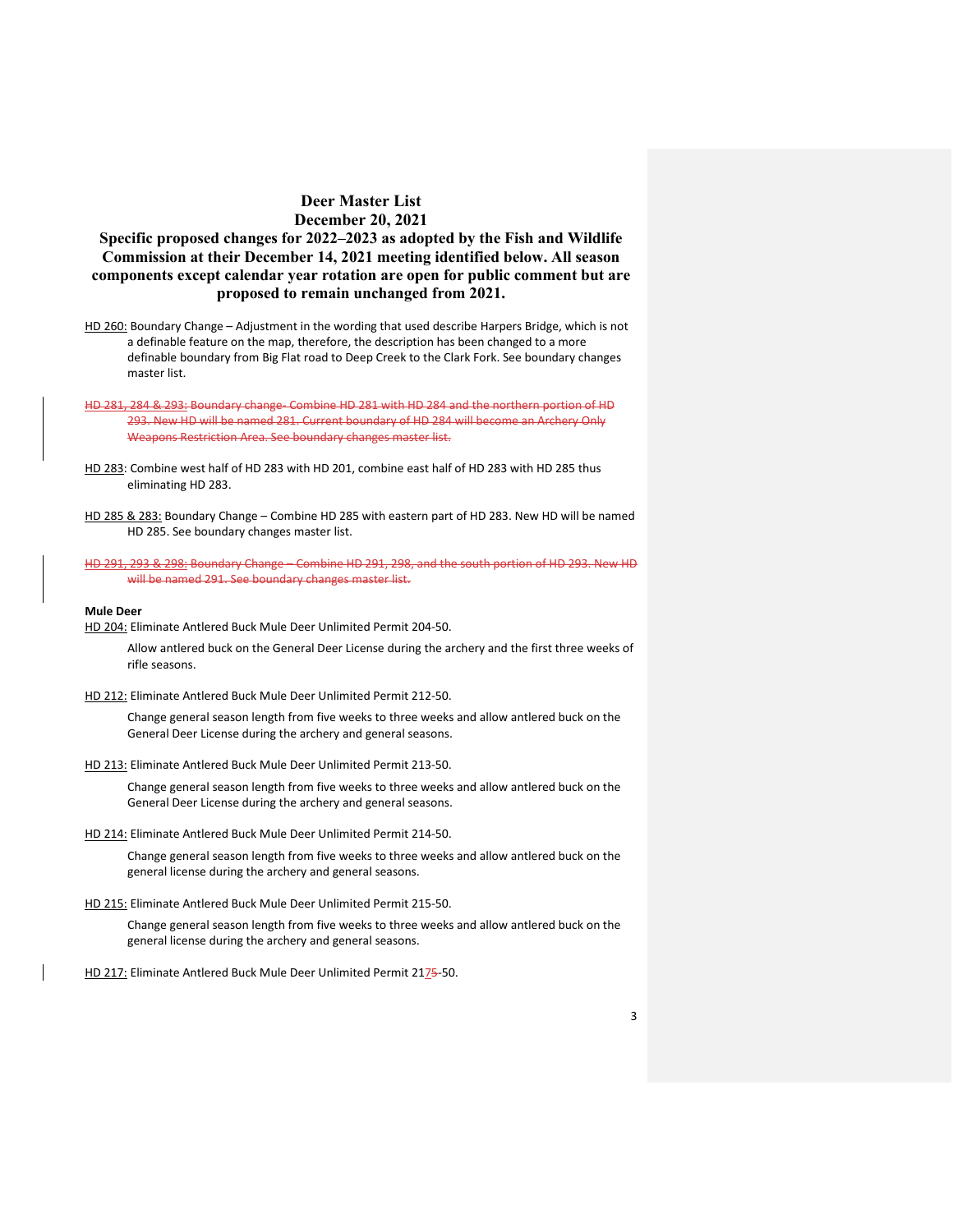**Specific proposed changes for 2022–2023 as adopted by the Fish and Wildlife Commission at their December 14, 2021 meeting identified below. All season components except calendar year rotation are open for public comment but are proposed to remain unchanged from 2021.**

Change general season length from five weeks to three weeks and allow antlered buck on the general license during the archery and general seasons.

Make Deer B License 217–00 valid on private land only.

HD 240: Eliminate Antlered Buck Mule Deer Unlimited Permit 240-51.

Eliminate 240-50 wilderness permit (current quota of 25).

Allow antlered buck on the general license during the archery and the first three weeks of rifle seasons.

Change description on 240-01 antlerless mule deer B-license to "Private land only" instead of "Only valid…outside the National Forest boundary."

HD 262: Extend season dates for Deer B License 262–00 from Jan 01 to Jan 15.

Extend season date for antlerless mule deer taken on a General Deer License from Jan 01 to Jan 15.

HD 281: Eliminate Antlered Buck Mule Deer Unlimited Permit 281–50.

Change general season length from five weeks to three weeks and allow antlered buck on the general license during the archery and general seasons. Allow antlered mule deer buck harvest on the general license during the archery and general 5-week season.

HD 282: Eliminate Antlered Buck opportunity on a General Deer License.

Add Antlered Buck Limited Permit 282-50 with a quota of 10 (range 5-50) valid for archery and general rifle season.

Adjust season dates to begin with the general season (currently opens 1 week early for holders of White-tailed Deer B License 282-00).

HD 290: Remove mule deer antlered buck opportunity on Deer B License 290–51.

HD 291: Eliminate Deer B License 291–01.

HD 285: Change general season length from five weeks to three weeks and allow antlered buck on the general license during the archery and general seasons.

HD 292: Remove 292-50 Antlered Buck Mule Deer Unlimited Permit.

Change general season length from five weeks to three weeks and allow antlered buck on the general license during the archery and general seasons.

HD 298: Remove 292-50 Antlered Buck Mule Deer Unlimited Permit.

Change general season length from five weeks to three weeks and allow antlered buck on thegeneral license during the archery and general seasons.

**Formatted:** Indent: First line: 0"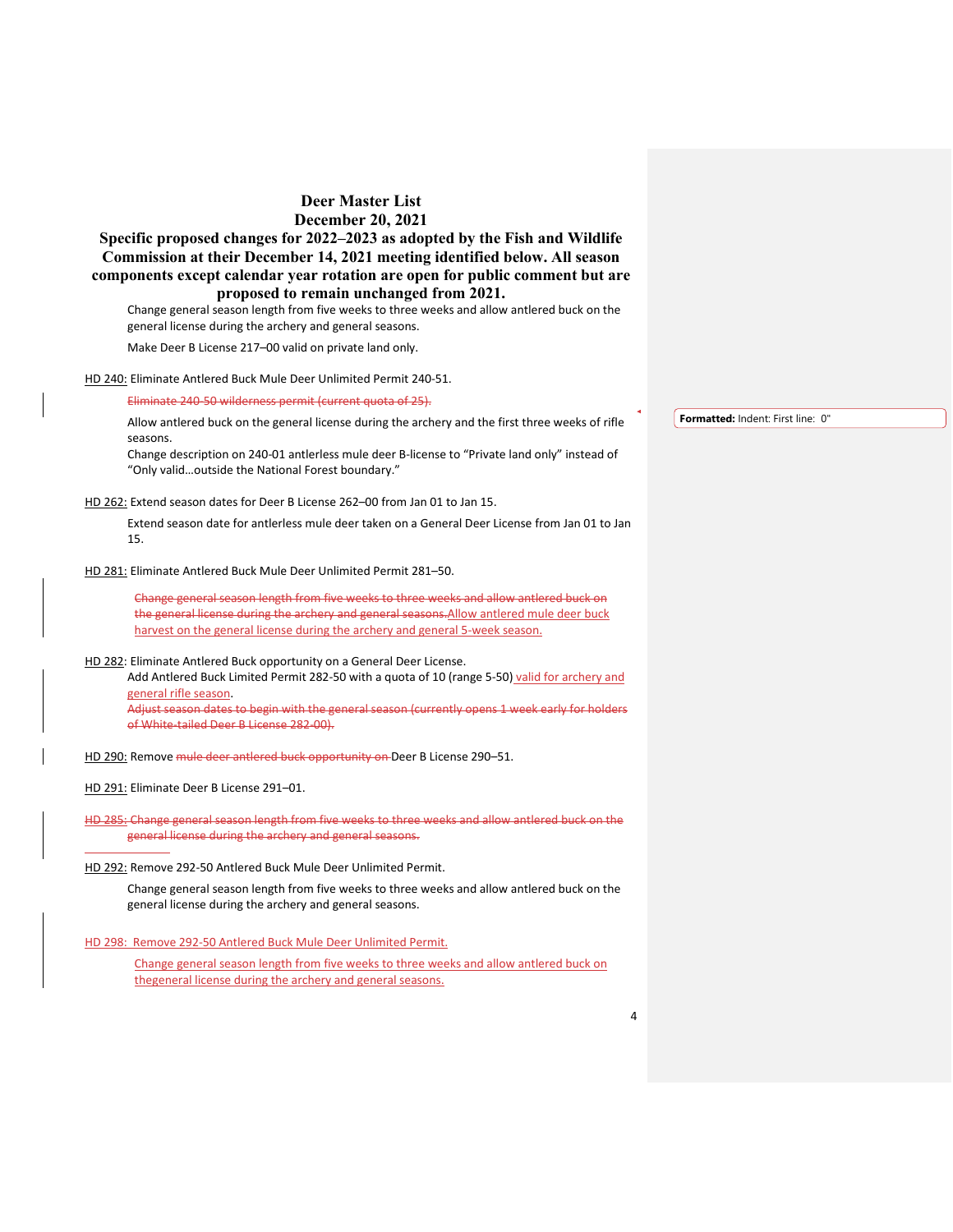**Specific proposed changes for 2022–2023 as adopted by the Fish and Wildlife Commission at their December 14, 2021 meeting identified below. All season components except calendar year rotation are open for public comment but are proposed to remain unchanged from 2021.**

### **White-tailed Deer**

HD 123, 124 & 200 (proposed as HD 200): See proposed boundary change above.

Add opportunity for either-sex white-tailed deer on general license for first week of general season.

Eliminate White-tailed Deer B License 200-01 (current quota 15).

Increase quota of White-tailed Deer B License 200-00 from 25 to 75 range (25-1,300).

HD 201, 203, 240 & 283 (proposed as HD 201): See proposed boundary change above.

Increase quota of Deer B License 201-00 from 100 to 150. Range (50-500). NOTE: Quota for current HD 201 is 100, B License quotas from HDs 203, 240, and 283 total 100 with unlimited, five per hunter ArchEquip only licenses in HDs 283 and 240, and unlimited one per hunter licenses valid on private land only in HD 240.

auip opportunity for 201-00 from Nov 29–Jan 15.

Add opportunity for either-sex white-tailed deer on general license for first week of general season.

Eliminate White-tailed Deer B License 201-01 (current quota of 15).

Make White-tailed Deer B License 260-01 valid east of Hwy 93 in new proposed HD.

HD 202, 203 & 240 (proposed as HD 202): See proposed boundary change above.

Increase quota for Deer B License 202-00 to 75 (range 25-500). NOTE: Quota in current HD 202 is 40, quota in HD 203 is 50, and HD 240 has unlimited, five per hunter ArchEquip only licenses, and unlimited one per hunter licenses valid on private land only.

Add opportunity for either-sex white-tailed deer on general license for first week of general season.

Eliminate White-tailed Deer B License 202-01 (current quota of 15).

HD 204, 240, 261, and 270: Add either-sex white-tailed deer opportunity on general license for private land only

Eliminate White-tailed Deer B License 299-00 (current quota is unlimited, one per hunter).

HD 262: Extend season date for White-tailed Deer B License 262-02 from Jan 01–Jan 15. Make 262-02 Blicense also valid during archery season (for ArchEquip only).

HD 283: White-tailed Deer B License 260-01 no longer valid in this district.

HD 281: Increase quota for White-tailed Deer B License 281-00 from 5 to 50-25 (range 5-200).

HD 282: Eliminate Antlered Buck opportunity on a General Deer License.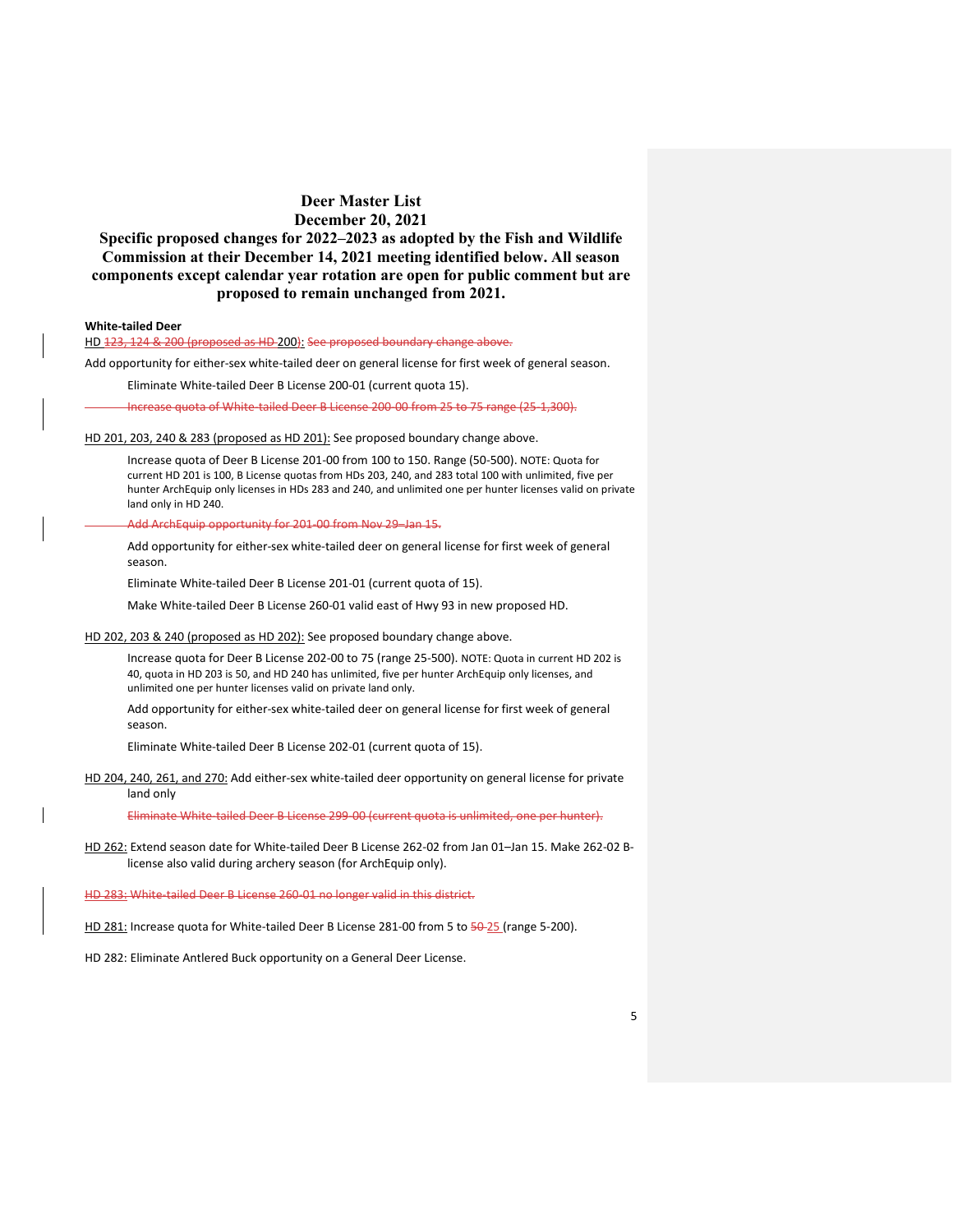**Specific proposed changes for 2022–2023 as adopted by the Fish and Wildlife Commission at their December 14, 2021 meeting identified below. All season components except calendar year rotation are open for public comment but are proposed to remain unchanged from 2021.**

Add Antlered Buck Limited Permit 282-51 with a quota of 25 (range 5-50)- valid for archery only and general rifle season. Holders may not hunt Antlered Buck White-tailed Deer in any other HD.

Adjust season dates for B-license 282-00 to be valid for archery only and general rifle season.Adjust season dates to begin with the general season (currently opens 1 week early for holders of White-tailed Deer B License 282-00).

HD 285: Increase quota for White-tailed Deer B License 285-00 from 35 to 100 range (range 5-200).

HD 290: Remove Deer B-license 290-51.. Add Deer B-license 290-02 valid for either-sex white-tailed deer. Archery Equip only. Valid from first day of archery only season to Jan 1. Quota = 50 (Range  $= 5 - 100$ 

Change quota of B-license 290-01 from 10 to 25. Add either-sex white-tailed deer opportunity to Deer B License 290-51.

HD 291: Remove general license antlerless white-tailed deer opportunity for first week of general season.

HD 293: Remove B-license 293-00.

**REGION 3 Deer** HD 300: Rename HD 300 to HD 303.

- HD 301: Boundary Change Combine HD 301 with the south portion of HD 311 and a small portion of HD 360. New HD name, HD 301. See boundary changes master list.
- HD 302: Boundary Change Combine HD 302 with the eastern portion of HD 328. New HD name, HD 302. See boundary changes master list.
- HD 310, 360 & 362: Boundary change- Combine HD 360 and HD 362 (except for a portion of HD 360 that is proposed to be combined with HD 310 and a portion of HD 360 that is proposed to be combined with new proposed HD 304.4) New HD will be named 360. See boundary changes master list.
- HD 311 & 333: Boundary change Remove southern portion of HD 311, add portion of HD 333 east of State Highway 359, south of Interstate 90 and west of U. S. Highway 287. New HD will be named HD 311. See boundary changes master list.

HD 311, 360, & new 304: Boundary change - Combine southern portion of old HD 311 (south of Highway 84) with small portion of HD 360 north of Big Sky. New HD will be named HD 304.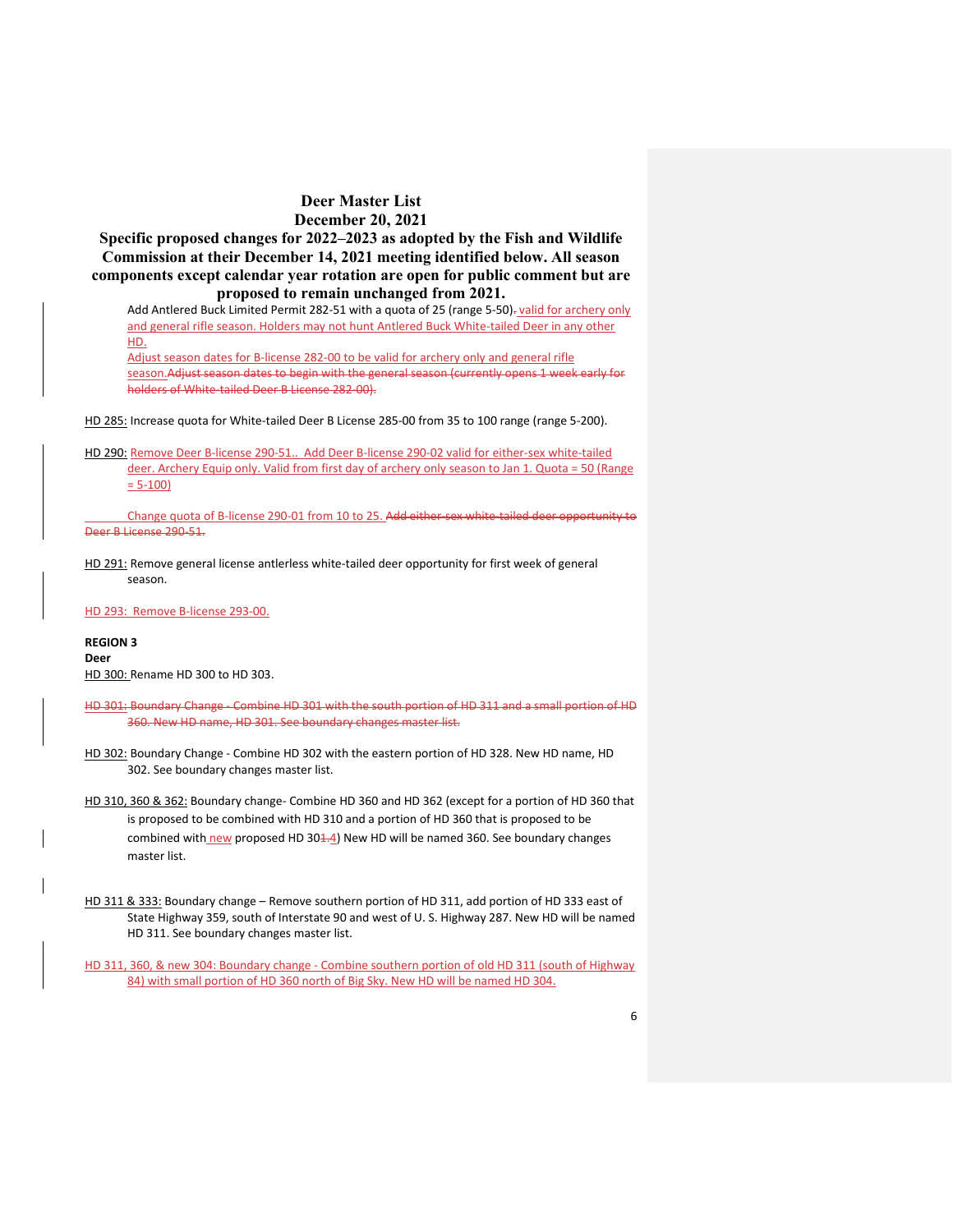# **Specific proposed changes for 2022–2023 as adopted by the Fish and Wildlife Commission at their December 14, 2021 meeting identified below. All season components except calendar year rotation are open for public comment but are proposed to remain unchanged from 2021.**

- HD 319 and 341: Boundary change Combine HD 319 and HD 341. New HD name will be HD 319. See boundary changes master list.
- HD 320 & 333: Boundary change Eliminate the northeast portion of HD 333 east of State Highway 359, south of Interstate 90, and west of U. S. Highway 287. Remove the remainder of HD 333 by combining it with 320. New HD will be named 320. See boundary change master list.
- HD 320: Combine HD 320 with the south portion of HD 333. New HD name, HD 320. See boundary changes master list.
- HD 321 & 334: Boundary Change Combine HD 334 and HD 321. New HD name, HD 321. See boundary changes master list.
- HD 322, 323, 324, 325, 326, 327, & 330: Boundary change Combine HDs 322, 323, 324, 325, 326, 327, and 330. New HD will be named HD 322. Portion of HD 323 known as Wall Creek Special Hunt Area would be maintained. See boundary changes master list.
- HDs 323, 324, 325, 326, 327, and 330: Eliminate these HDs as they are being combined with HD 322. See boundary changes master list.
- HD 328: Eliminate HD 328 because it is split into two and combined with HD 302 and HD 329. See boundary changes master list.
- HD 329 & 328: Combine HD 329 and the western portion of HD 328. New HD name will be HD 329. See boundary changes master list.
- HD 331 & 332: Boundary change Combine HD 331 and HD 332. New HD will be named HD 331. See boundary changes master list. Extend general season either-sex mule deer management, currently in effect in HD 331, throughout the newly proposed HD 331.
- HD 332: Eliminate HD 332 based on it being combined with HD 331. See boundary changes master list.
- HD 333: Eliminate HD 333 based on it being broken into two and combined with HD 311 and HD 320. See boundary changes master list.
- HD 334: Eliminate HD 334 based on it being combined with HD 321. See boundary changes master list.
- HD 341: Eliminate HD 341 based on it being combined with HD 319. See boundary changes master list.
- HD 343 & 293: Boundary change Add the eastern portion of HD 293 to HD 343. See boundary changes master list.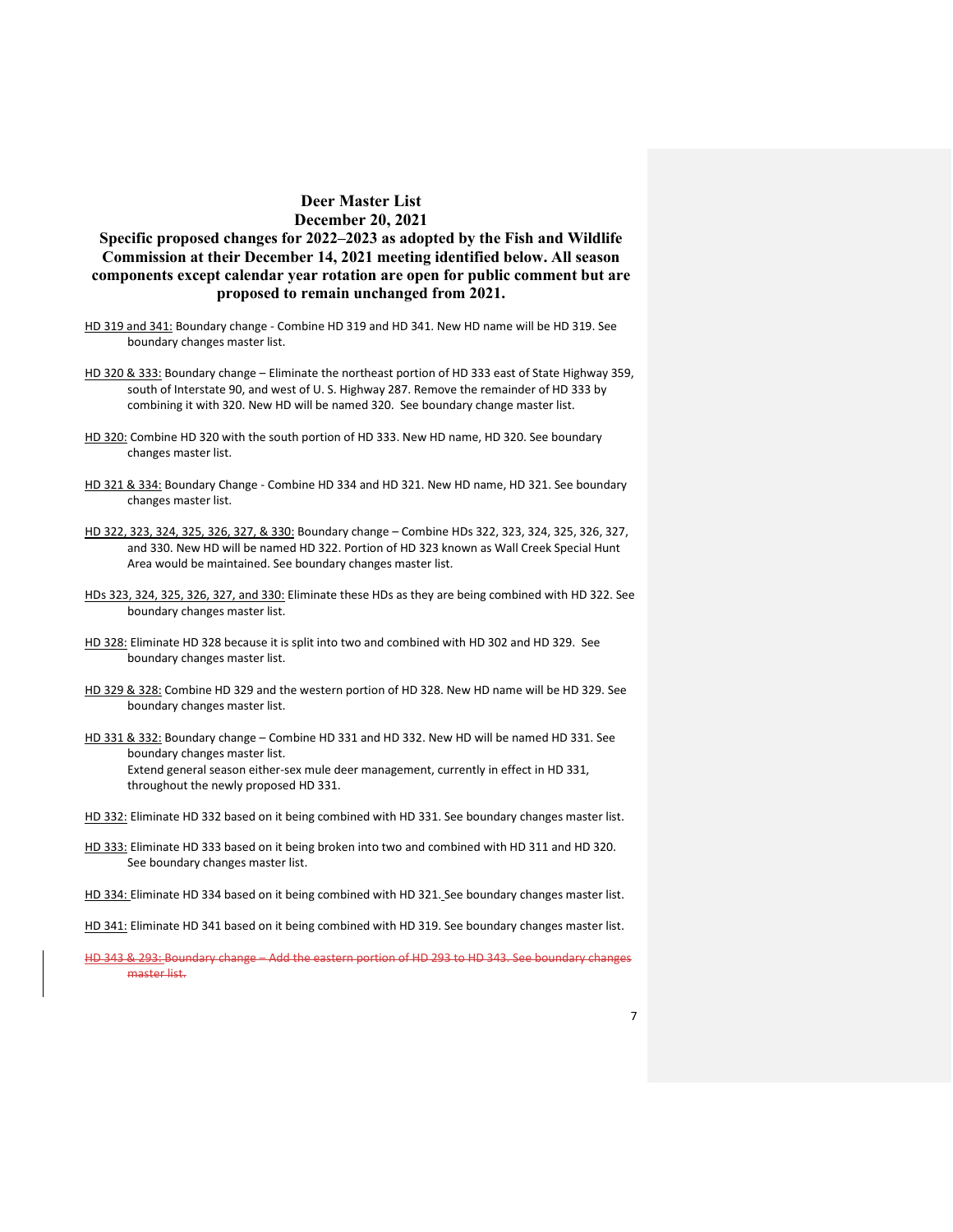**Specific proposed changes for 2022–2023 as adopted by the Fish and Wildlife Commission at their December 14, 2021 meeting identified below. All season components except calendar year rotation are open for public comment but are proposed to remain unchanged from 2021.**

HD 350 & 370: Boundary change - Combine HD 350 and HD 370. Create "east" portion that is identical to current HD 370 and "west" portion identical to current HD 350. Combine HD 350 and HD 370. New HD name, HD 350. Form east and west portions that correspond to current HDs 370 and 350, respectively. See boundary changes master list.

HD 310, 360 & 362: Boundary change- Combine HD 360 and HD 362 (except for a portion of HD 360 that is proposed to be combined with HD 310 and a portion of HD 360 that is proposed to be combined with-proposed new HD 3044.) New HD will be named 360. See boundary changes master list.

HD 362: Eliminate HD 362 because it is being combined with HD 360. See boundary changes master list.

HD 370: Eliminate HD 370 because it is being combined with HD 350. See boundary changes master list.

- HD 380: Boundary change Add southeast portion of HD 380 between the Missouri River and U.S. Hwy 287 to HD 390. See boundary changes master list.
- HD 390: Boundary change Add southeast portion of HD 380 to HD 390. New HD will be named HD 390. See boundary changes master list.

HD 393: Remove HD portion south of Willow Creek.

#### **Mule Deer**

HD 304 (new proposed): Add standard opportunity for mule deer harvest; either-sex opportunity during archery, antlered buck only during rifle and muzzleloader.

HD 318: Eliminate Mule Deer B License 318-01 (current quota is 25).

- HD 319 and 341: Combine HDs 319 and 341 into NEW HD 319. Change mule deer opportunity from general license (in current HD 341) to and unlimited MD buck (in current HD 319) to antlered buck permit 319-50, quota of 325 (range 50–499) in NEW HD 319. Adjust 319-01 antlerless buck quota to 50 from 40 (change range to 50-200 from 10-150).
- HD 321 and 334: Combine HDs 321 and 334 into NEW HD 321. Change mule deer opportunity on general license from antlered buck only to either-sex. Valid for archery and general season

Eliminate Mule Deer B License 321-01 (current quota is 10).

HD 331 & 332: Extend general season either-sex mule deer management, currently in effect in HD 331, throughout the newly proposed HD 331.

HD 335: Eliminate Mule Deer B License 335-01 (current quota is 25).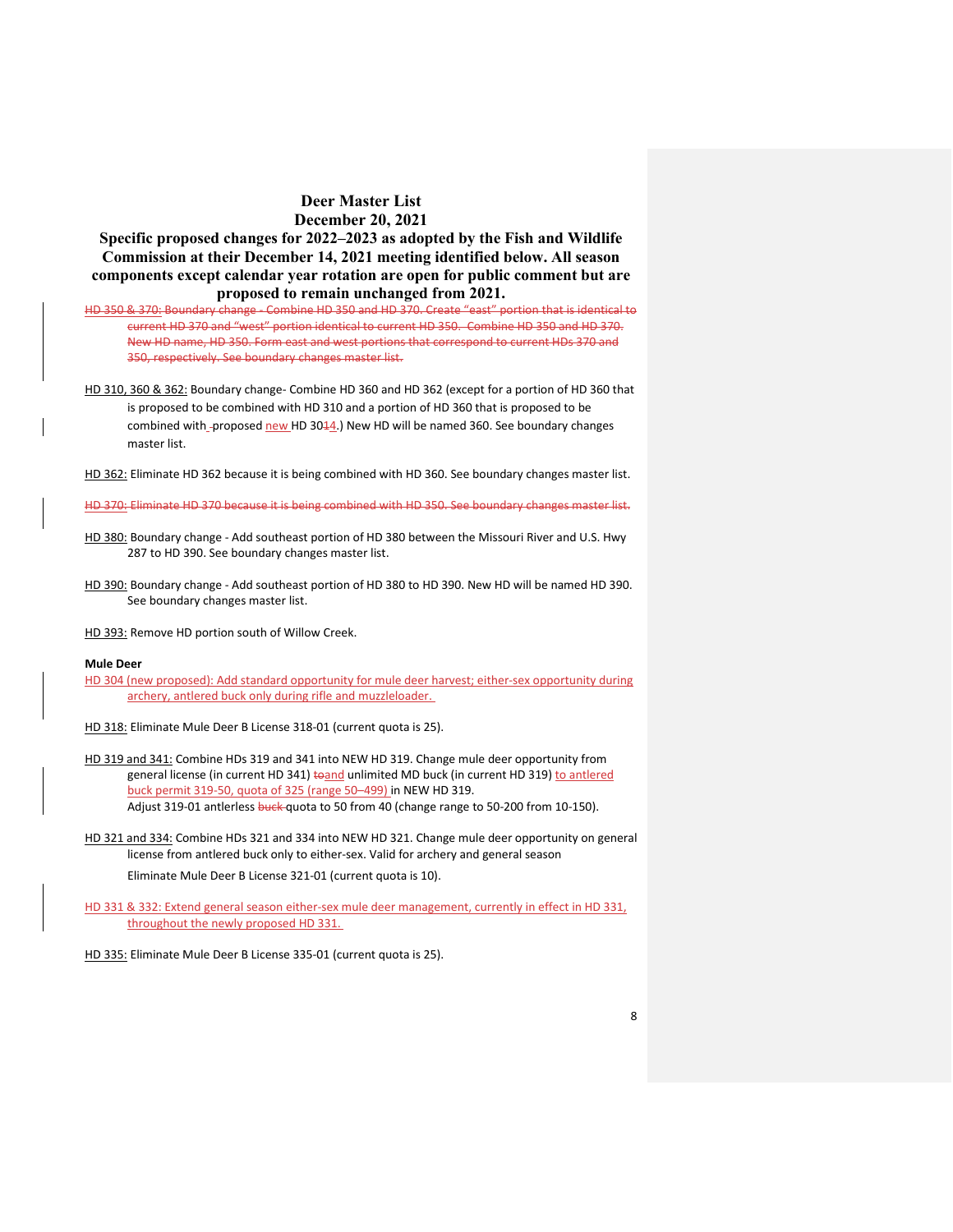**Specific proposed changes for 2022–2023 as adopted by the Fish and Wildlife Commission at their December 14, 2021 meeting identified below. All season components except calendar year rotation are open for public comment but are proposed to remain unchanged from 2021.**

HD 339 & 343: Add antlerless mule deer B License 396-01 with a quota of 50 (range 25-500) valid in HD 339 and in HD 343-east of the continental divide. NOTE: current mule deer B License quotas in the two HDs total 50.

Eliminate Mule Deer B Licenses 339-01 and 343-01.

HD 340: Change from either-sex mule deer opportunity on the General Deer License to antlered buck opportunity on the General Deer License.

Add Mule Deer B License 340-00 quota 150 (range 50-350).

Add either-sex mule deer opportunity on the general deer license during the archery season.

HD 350 and 370: combine into NEW HD 350. Increase quota for 350-01 antlerless to 50 from 10 (range change of 50-150 from 10-30).

HD 380: Change Mule Deer B License 380-02 to not be valid on National Forest lands.

Change unlimited antlered mule deer permit 380-50 to limited antlered mule deer permit with a quota of 1200 (range 1000-1400). NOTE: 2020 first choice applicants=895. (Note: Average number issued from 2000-2020 is 1,278; 1,268 issued in 2021)

HD: 392: Change Unlimited Antlered Buck Mule Deer Permit 392-50 to Limited Antlered Buck Mule Deer Permit with a quota of 500 (range 400-600). NOTE: 2020 first choice applicants=386.

Increase quota for Mule Deer B License 392-01 from 75 to 100 (range 25 - 200). [Note: Average number issued in last 5 years (2016 boundary change) is 534].

HD 393: Remove HD portion south of Willow Creek.

Change from either-sex mule deer opportunity on the General Deer License to antlered buck opportunity on the General Deer License.

#### **White-tailed Deer**

- HD 302: Make White-tailed Deer B License 399-00 valid for antlerless white-tailed deer in HD 302 for archery and general seasons.
- HD 303: Make White-tailed Deer B License 399-00 valid for antlerless white-tailed deer in HD 303 for archery and general seasons.

HD 304 (new HD): Add standard opportunity for white-tailed deer harvest; either-sex opportunity during archery, general and muzzleloader. Allow use of antlerless white-tailed deer license 398-00.

HD 314 & 317: Rename White-tailed Deer B License from 317-00 to 397-00.

**Formatted:** Indent: First line: 0"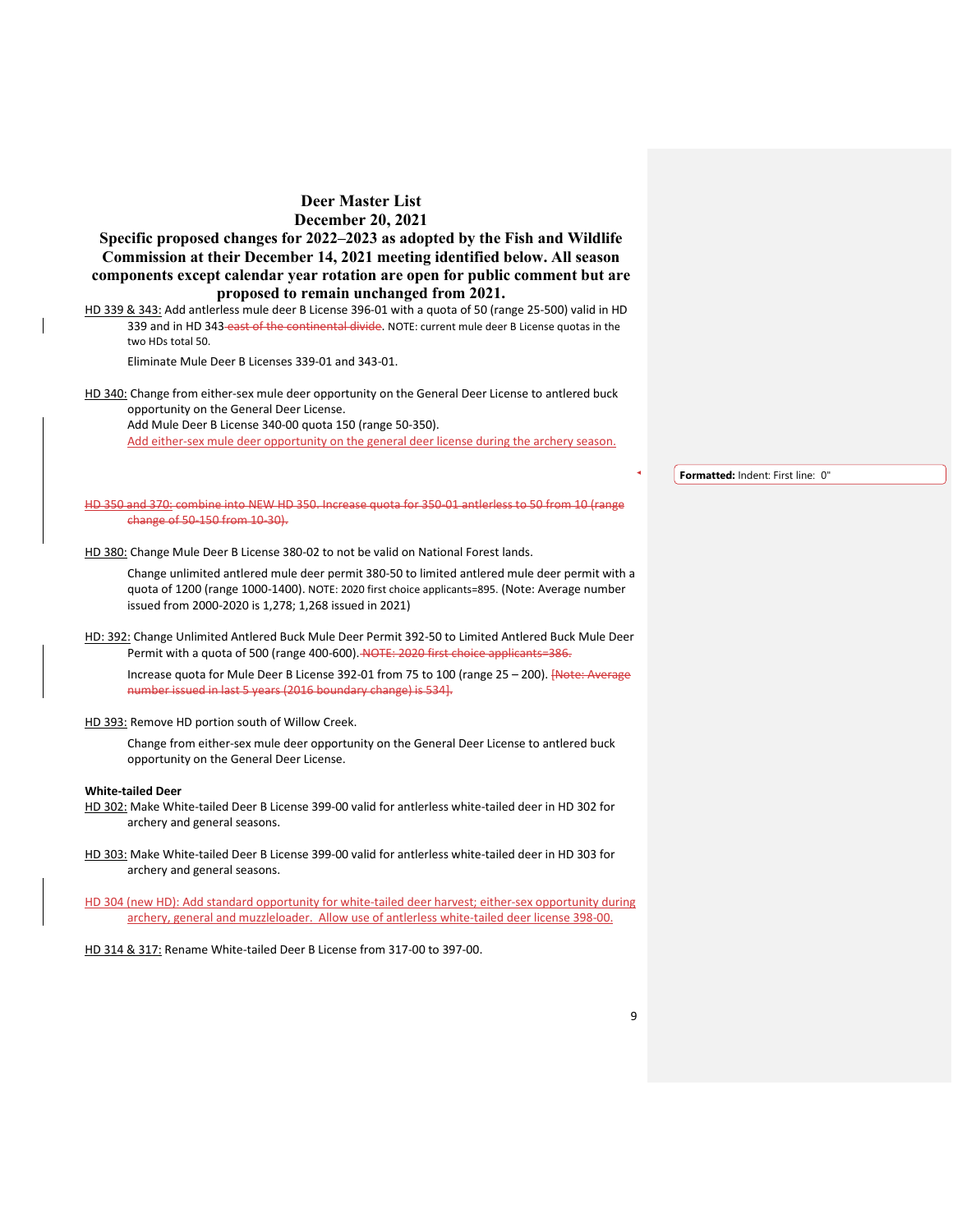**Specific proposed changes for 2022–2023 as adopted by the Fish and Wildlife Commission at their December 14, 2021 meeting identified below. All season components except calendar year rotation are open for public comment but are proposed to remain unchanged from 2021.**

- HD 329: Make White-tailed Deer B License 399-00 valid for antlerless white-tailed deer in HD 329 for archery and general seasons.
- HD 331 & HD 332 (new name is 331): Make White-tailed Deer B License 399-00 valid for antlerless white-tailed deer in HD 331 for archery and general seasons.

HD 343: Change antlerless white-tailed deer opportunity on the general license to be valid only east of the continental divide for general season.

Change White-tailed Deer B License 003-00 to be valid only east of the continental divide.

HD 380: Adjust lower end of quota range for White-tailed Deer B License 380-01 from 50 to 25 (current range 50-200).

### **REGION 4 Deer**

- HD 412 & 419: Boundary change Adjust boundary between HD 412 and 419 so the portion of HD 412 south of Hanover Road to Highway 200 would be included in HD 419. See boundary changes master list.
- HD 413 & 432: Boundary change Combine HD 413 with HD 432. New HD will be named HD 413. See boundary changes master list.
- HD 416 & 454: Combine HD 416 and HD 454. New HD will be named HD 416
- HD 417 & HD 426: Boundary change Adjust boundary between HDs 417 and 426 so the portion of HD 426 north and east of PN Bridge Road to Stafford Ferry would be included in HD 417. See boundary changes master list.
- HD 421 & 445: Boundary change Adjust boundary between HD 421 and HD 445 to follow I-15. See boundary changes master list.
- HD 421 & 423: Boundary change Combine HD 423 with HD 421. New HD will be named HD 421. See boundary changes master list. General deer license opportunity remains either-sex mule deer.
- HD 422 & 444: Boundary change- Adjust the east boundary of HD 422 (west boundary of HD 444) to be US Hwy 287. See boundary changes master list.
- HD 442 & 450: Boundary change- Adjust the east boundary of HD 442 (west boundary of HD 450) from the Bellview/Battle Creek/Pishkun Canal Road to the US Forest Service Boundary. See boundary changes master list.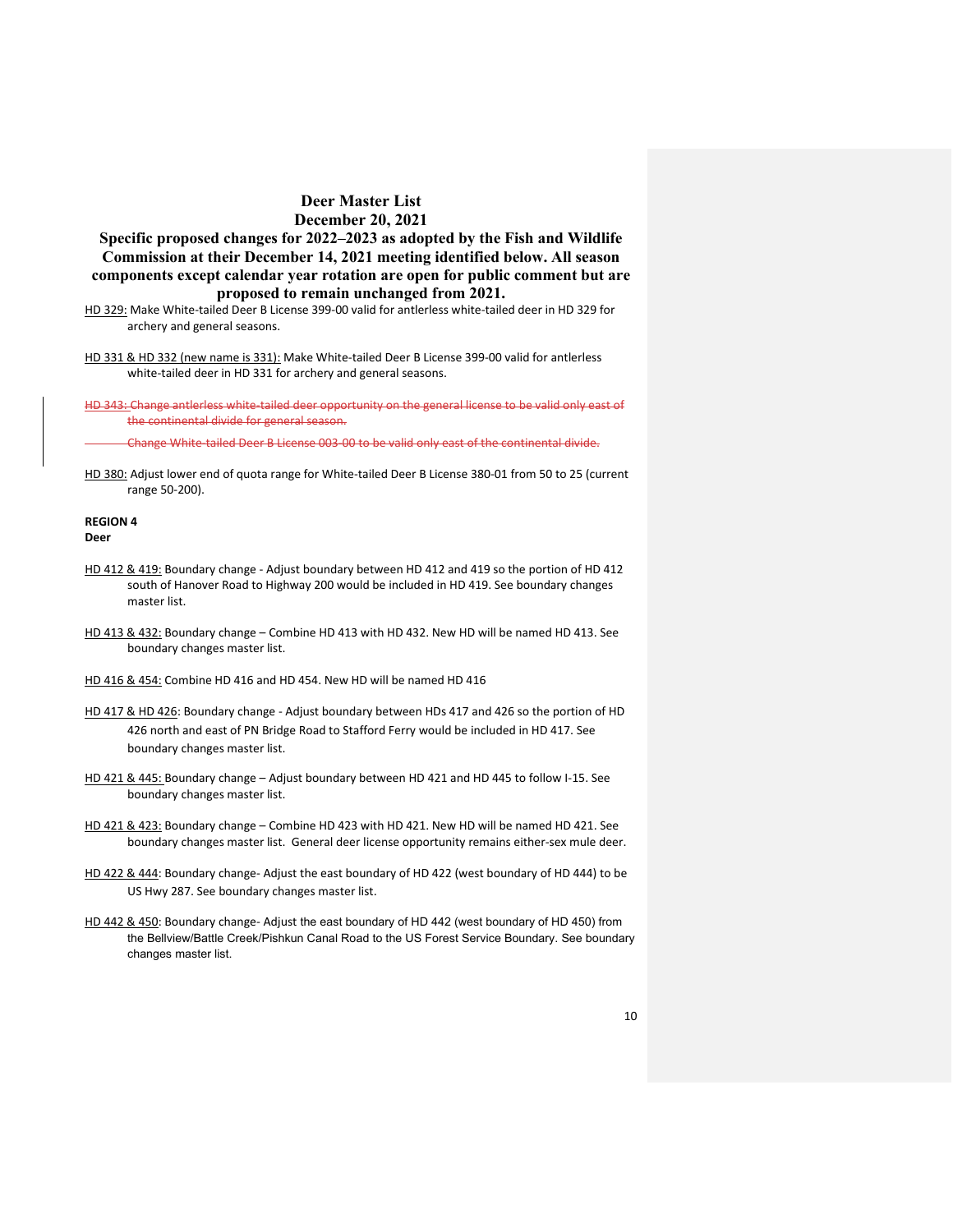**Specific proposed changes for 2022–2023 as adopted by the Fish and Wildlife Commission at their December 14, 2021 meeting identified below. All season components except calendar year rotation are open for public comment but are proposed to remain unchanged from 2021.**

HD 445 & 455: Boundary change- Move the Whitetail Prairie Addition of the Beartooth WMA from HD 445 to HD 455, so the entire Beartooth WMA is in one hunting district (HD 455). See boundary changes master list.

### **Mule Deer**

HD 413 & 432 (proposed as HD 413): See proposed boundary change above.

Change mule deer opportunity on General Deer License from either-sex to antlered buck only. Adjust Mule Deer B License 413-00 quota from 50 to 100 (range 5-500). NOTE: Quota for current HD 413-00 is 50 and there were no Mule Deer B Licenses offered in HD 432.

- HD 425: Change opportunity on General Deer License from antlered buck mule deer to either-sex mule deer.
- HD 426: Adjust quota range for Mule Deer B License 426-00 from 5-100 to 100-500.
- HD 442: Removal language for either-sex mule deer opportunity: "only valid outside National Forest boundary" – the boundary changes makes this note unnecessary.
- HD 444: Add Mule Deer B License 444-00 with a quota of 50 (range 50-300).
- HD 445: Change mule deer opportunity on General Deer License from either-sex to antlered buck only. Eliminate Mule Deer B License 445-01 (current quota of 5).
- HD 447: Change mule deer opportunity on General Deer License from either-sex to antlered buck only. Eliminate Mule Deer B License 447-00 (current quota of 50).
- HD 450: Add Mule Deer B License 450-00 with a quota of 50 (range 50-300).

#### **White-Tailed Deer**

HDs 413 & 445: Eliminate White-tailed Deer B License 496-00 (current quota of 300).

HD 411 & 422: Eliminate White-tailed Deer B License 497-00 (current quota of 300).

HD 422 & 444: Eliminate White-tailed Deer B License 498-00 (current quota of 400).

Region 4 HDs excluding 455: Add White-tailed Deer B License 004-01 with a quota of 2000 (range 500-3,000) valid in all Region 4 HDs except HD 455. HDs 400,401,403,406 season dates: Archery Sep 3-Oct 16, General Rifle Oct 22- Nov 13.

**REGION 5 Deer**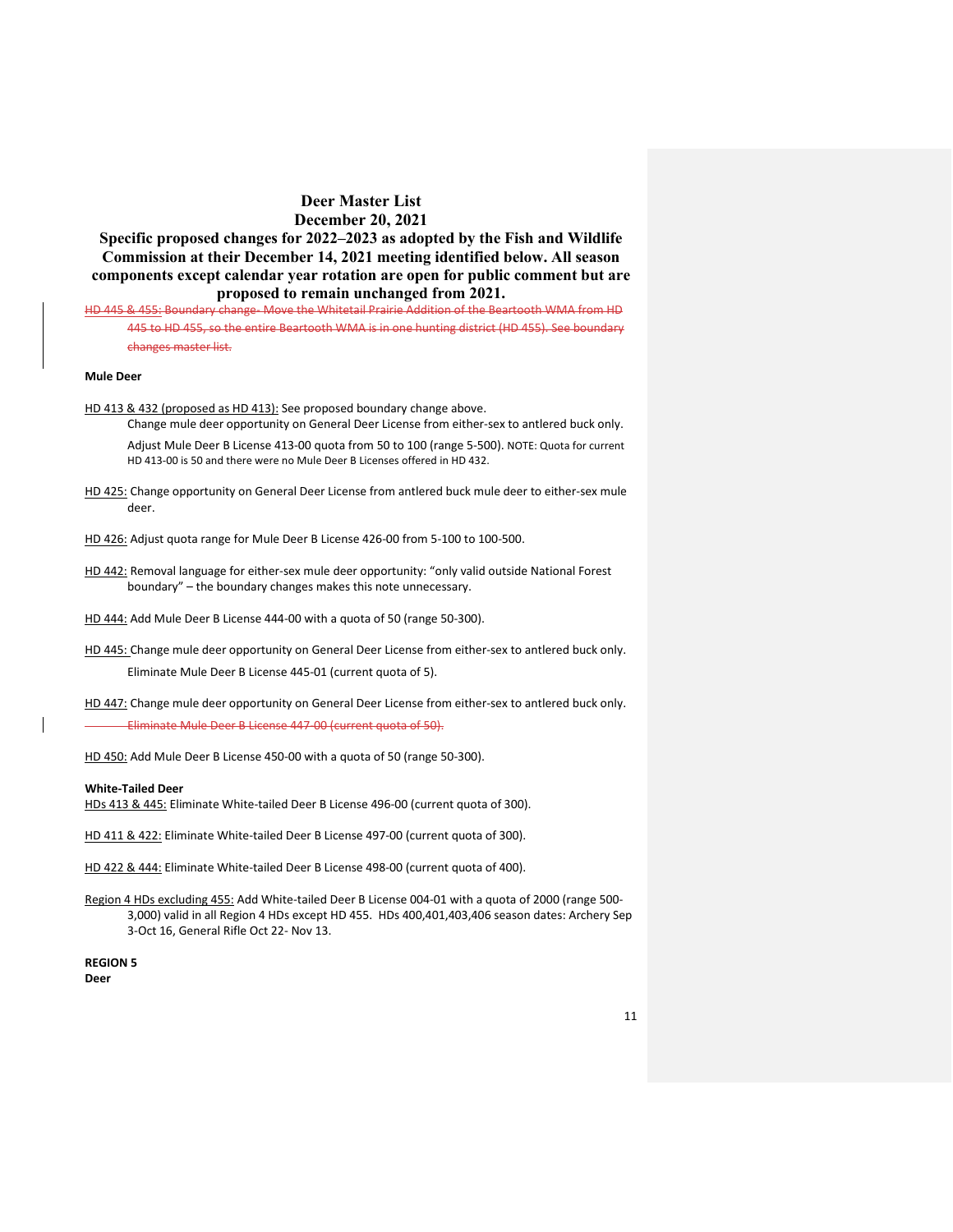**Specific proposed changes for 2022–2023 as adopted by the Fish and Wildlife Commission at their December 14, 2021 meeting identified below. All season components except calendar year rotation are open for public comment but are proposed to remain unchanged from 2021.**

- HD 510, 520 & 560: Boundary change –The northern portion of HD 560 and a portion of 520 will be combined and named HD 525. HD 510 and the east portion of 520 will be combined and named 555. The southern portion of HD 560 will be renamed HD 565. See boundary changes master list.
- HD 500 & 570: Boundary Change Combine HD 500 and HD 570. New HD will be named HD 515. See boundary changes master list.
- HD 511 & 530: Boundary Change Combine HD 511 and HD 530. New HD will be named HD 535. See boundary changes master list.

HD575: Boundary Change – Adjust northern boundary to match the new HD 515 boundary along Yellowstone River. See boundary changes master list.

### **Mule Deer**

HD 500 & 570 (proposed as HD 515): See proposed boundary change above.

Establish either-sex mule deer opportunity on General Deer License for archery, general, and muzzleloader seasons (maintain status quo from current HDs).

Add Mule Deer B License 515-00 for archery, general, and muzzleloader seasons with a quota of 200 (range 50-500). NOTE: Mule Deer B License quota in current HD 500 is 200 and in HD 570 is 40.

### HD 560 & 520 (proposed as HD 525): See proposed boundary change above.

Establish antlered buck mule deer opportunity on General Deer License for archery, general, and muzzleloader seasons (maintain status quo from current HDs).

Establish either-sex mule deer opportunity on General Deer License for Youth Hunters during archery, general, and muzzleloader seasons (not valid on National Forest lands) (maintain status quo from current HDs).

Add Mule Deer B License 525-00 for archery, general, and muzzleloader seasons with a quota of 200 (range 50-500) not valid on National Forest lands. NOTE: Mule Deer B License quota in current HD 520 is 150 and in HD 560 is 40.

### HD 510 & 520 (proposed as HD 555): See proposed boundary change above.

Establish either sex mule deer opportunity on General Deer License for archery, general, and muzzleloader seasons (maintain status quo from current HDs).

Add Mule Deer B License 555-00 for archery, general, and muzzleloader seasons with a quota of 300 (range 50-500). NOTE: Mule Deer B License quota in current HD 520 is 150 and in HD 510 is 150.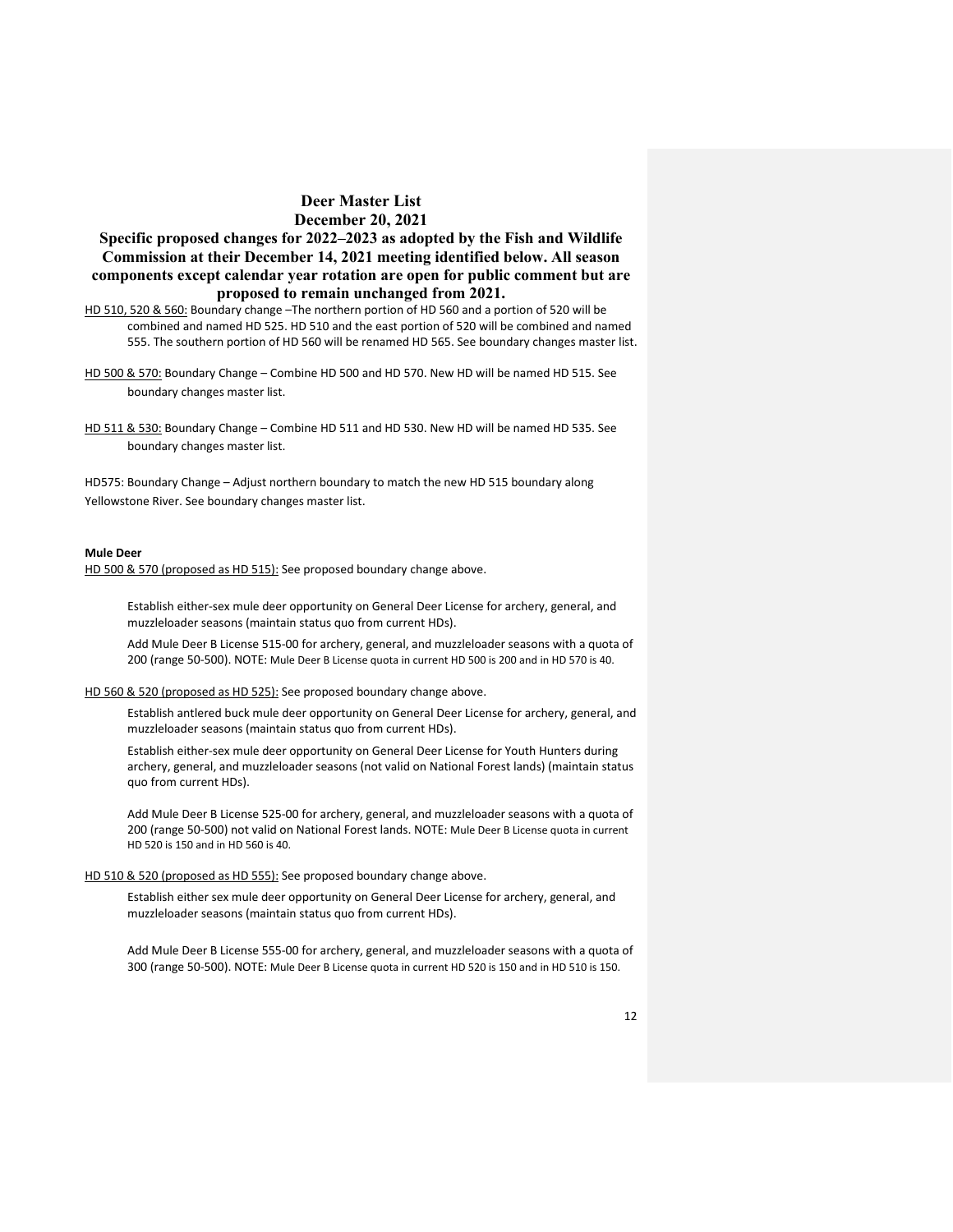**Specific proposed changes for 2022–2023 as adopted by the Fish and Wildlife Commission at their December 14, 2021 meeting identified below. All season components except calendar year rotation are open for public comment but are proposed to remain unchanged from 2021.**

HD 511 & 530 (proposed as HD 535): See proposed boundary change above.

Establish antlerless mule deer opportunity on General Deer License during archery, general, and muzzleloader seasons.

Add Mule Deer B License 535-00 for archery, general, and muzzleloader seasons with a quota of 50 (range 10-300) not valid on National Forest lands.

Add Antlered Buck Mule Deer Permit 535-50 for archery, general, and muzzleloader seasons with a quota of 850 (range 500-1100).

HD 540: Eliminate Mule Deer B License 540-00 (current quota of 10).

HD 560 (southern portion; proposed as HD 565): Establish antlered buck mule deer opportunity on General Deer License for archery, general, and muzzleloader seasons (maintain status quo from current HD 560).

### **White-tailed Deer**

- HD 500 & 570 (proposed as HD 515): Establish either-sex white-tailed deer opportunity on General Deer License for archery, general and muzzleloader seasons (maintain status quo from current HDs).
- HD 500, 530, & 590: Eliminate White-tailed Deer B License 597-00 (current quota of 1,500).
- HD 511, 540, 570 & 580: Eliminate White-tailed Deer B License 598-00 (current quota of 1,200).
- HD 502, 510, 520, 560, 575: Eliminate White-tailed Deer B License 599-00 (current quota of 2,500).
- HD 500, 511, 520, 530, 540, 560, 570, 575, 580, 590 (these HDs include proposed HDs 515, 525, 535, 555, & 565 [Entire Region 5]): Add antlerless White-tailed Deer B License 005-00 with a quota of 5,200 (500-8,000). NOTE: Quota for White-tailed Deer B Licenses in HDs combined =5,200.
- HD 560 & 520 (proposed as HD 525): Establish either-sex white-tailed deer opportunity on General Deer License for archery, general, and muzzleloader seasons (maintain status quo from current HDs).
- HD 511 & 530 (proposed as HD 535): Establish either-sex white-tailed deer opportunity on General Deer License for archery, general, and muzzleloader seasons (maintain status quo from current HDs).
- HD 510 & HD 520 (proposed as HD 555): Establish either-sex white-tailed deer opportunity on General Deer License for archery, general, and muzzleloader seasons (maintain status quo from current HDs).
- HD 560 (southern portion; proposed as HD 565): Establish either-sex white-tailed deer opportunity on General Deer License for archery, general, and muzzleloader seasons (maintain status quo from current HD 560).